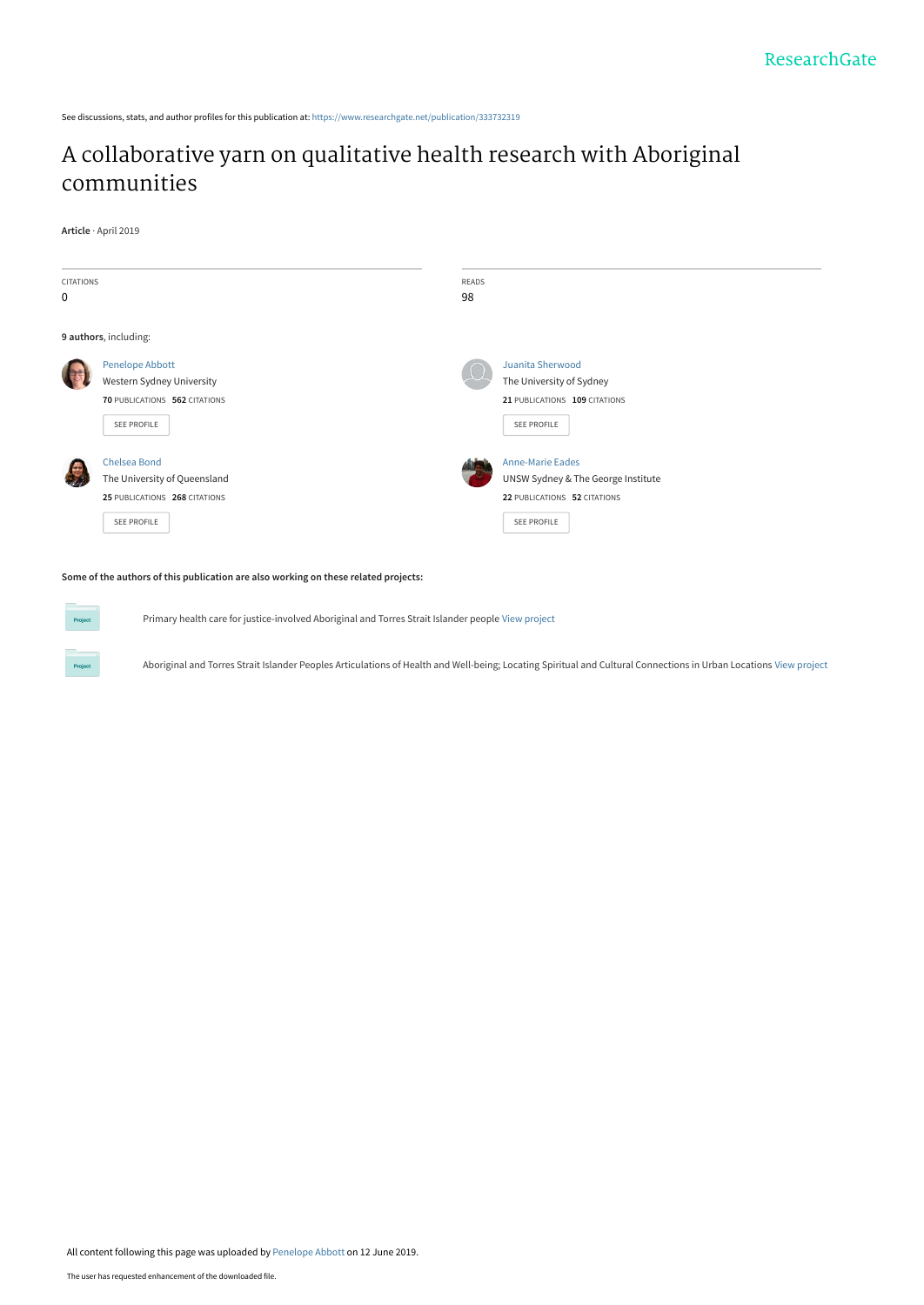

# A collaborative yarn on qualitative health research with Aboriginal communities

D'Antoine H<sup>1</sup>", Abbott P<sup>2</sup>, Sherwood J<sup>3</sup>, Wright M<sup>4</sup>, Bond C<sup>5</sup>, Dowling C<sup>6</sup>, Lehmann D<sup>7</sup>, Eades A<sup>8</sup>, Bessarab D<sup>9</sup> (2019) 1. Menzies School of Health Research, 2. Western Sydney University, 3. The University of Sydney, 4. Curtin University, 5. The University of Queensland, 6. Curtin University 7. Wesfarmers Centre of Vaccines and Infectious Diseases, Telethon Kids Institute, University of Western Australia 8. University of Western Australia 9. The George Institute for Global Health

\* Corresponding author: Heather D'Antoine, Associate Director, Aboriginal Programs; Division Leader, Education and Research Support, Menzies School of Health Research, PO Box 41096, Casuarina NT 0811, Australia, phone: (08) 8946 8442, email: heather.dantoine@menzies. edu.au

### Suggested citation

D'Antoine H, Abbott P, Sherwood J, Wright M, Bond C, Dowling C, Lehmann D, Eades A, Bessarab D (2019) A collaborative yarn on qualitative health research with Aboriginal communities. *Australian Indigenous HealthBulletin 19*(2)

## Introduction

In this paper, we reflect on our collective knowledge and experience of qualitative health research in Aboriginal communities, and seek to provide guidance for researchers who are new to undertaking research with Aboriginal and Torres Strait Islander communities.

The group reflections which led to this paper commenced with an intensive 2 day national workshop entitled 'Qualitative research with Aboriginal communities: methodologies, experiences and challenges' in November 2016. The workshop was held at the Telethon Kids Institute in Perth, Western Australia, and hosted by the Kulunga Aboriginal Research Development Unit (KARDU) and the Centre of Research Excellence in Ear and Hearing Health of Aboriginal and Torres Strait Islander Children (CRE-ICHEAR). The workshop brought together experienced and emerging Aboriginal researchers to lead an exploration of how to use qualitative methods to undertake health research which improves the lives of Aboriginal people.

Our focus was on qualitative research practices that were culturally informed, trustworthy, rigorous and respectful of communities. Group discussions were themed each day and presented back to attendees for checking and further discussion. A decision was made to further develop and disseminate key messages beyond the workshop, including through establishing a group of authors to take this forward. This development process, commencing with the collaborative workshop and followed up by the development of this paper, became our 'collaborative yarn'. As we had no

### **Contents**

representatives from Torres Strait Islander people in our group, we have approached this paper from the perspective of working with Aboriginal communities, although we draw on principles which are considered widely applicable to Indigenous peoples.

We seek to discuss ways to engage in respectful, decolonising qualitative research with Aboriginal communities. The topics are not designed as a checklist for success, rather as learnings to share with the wider research community.

**Core funding is provided by the Australian Government Department of Health**



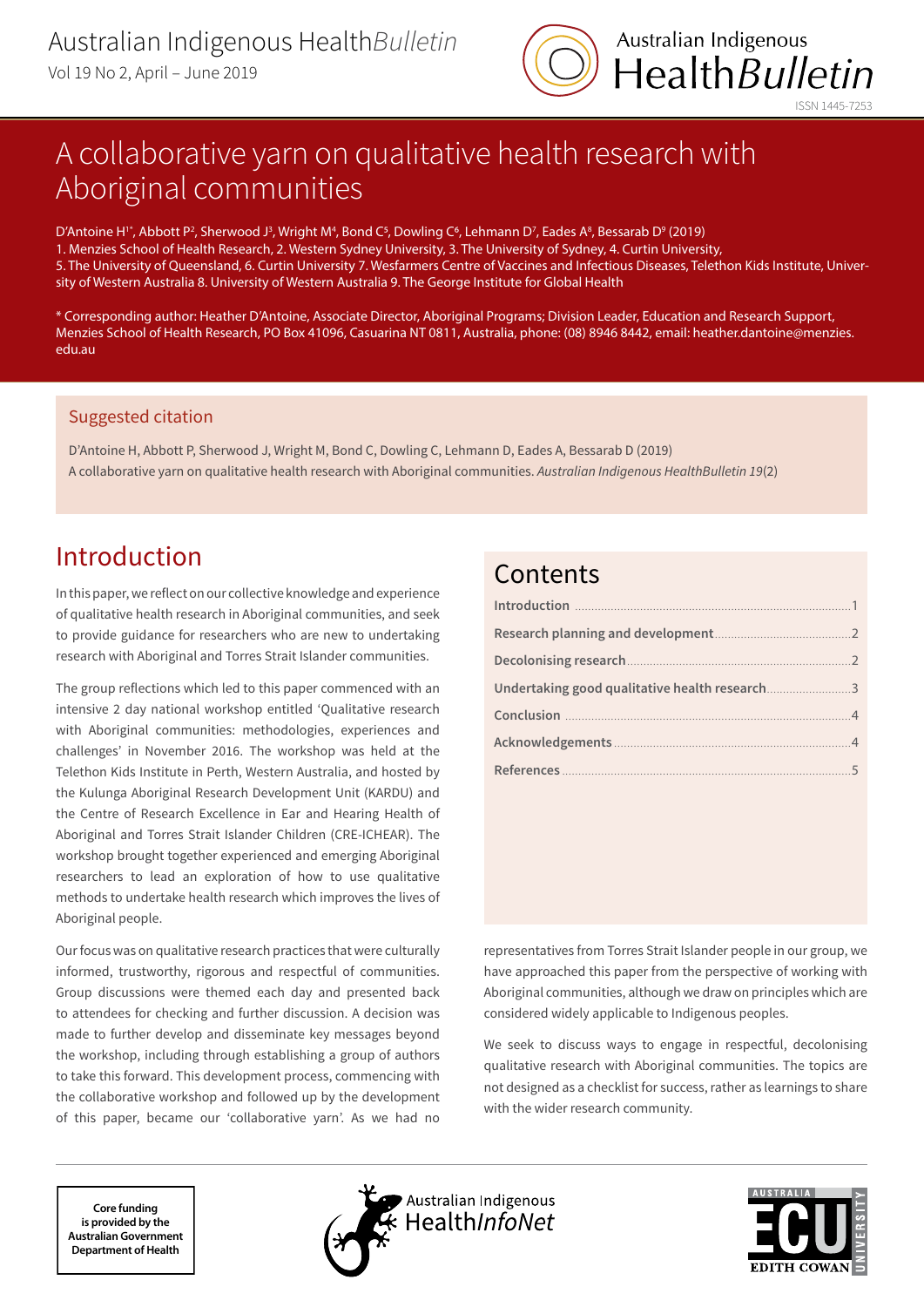## <span id="page-2-0"></span>Research planning and development

Early consideration of the context of qualitative research is central to planning. Early and genuine community engagement is pivotal. This requires respect and an appreciation of different worldviews. Meaningful relationships allow communities to guide researchers if they make mistakes.

At the same time, researchers must avoid the danger of overwhelming the community by placing excessive burdens on community members' time and resources. This is a real risk, given the many research invitations and the numerous community commitments and obligations which are often of higher priority than a research project. Meaningful collaborations are assisted by:

#### *• Support of community priorities and reciprocity*

Research which supports community priorities is often highly valued, such as research which could improve health outcomes within the community (1). However, there is a risk of fundamental disconnection when external researchers are seen as imposing their own research agendas. 'Who defined the problem that the research seeks to address?' and 'How has the research question been determined?' are questions researchers should reflect on to ensure their research is of value.

Additionally, explicit reciprocity should be built into research plans and revisited repeatedly (2), such as providing resources or upskilling of value to the community.

#### *• Time and process for community consultation*

Researchers who are unfamiliar with working in Aboriginal health commonly fail to allow adequate time for community consultation, presenting research plans after key decisions have already been made. Communities commonly perceive this as an insulting request to 'rubber-stamp' a fully developed proposal. Researchers need to connect with Elders or community mentors with the cultural knowledge and authority to establish the legitimacy of the research and to ensure trustworthy outcomes (3). Aboriginal community-controlled organisations may allow opportunity to capture the input of many rather than a few. It is important to allow sufficient time and funding in grant applications for this process to be supported in an ongoing way during research implementation.

### *• Two-way learning with community members as co-researchers*

Working with community should be a two-way learning process which builds the capacity of both the researchers and the community. Involved community members require co-researcher status, payment and involvement at all stages of the research process, including selection of research instruments, data collection, analysis and dissemination. Researchers should be prepared to take the place of a learner within the research, and recognise that there are Aboriginal knowledges and ways of being and doing that must be valued. This includes reflection on power imbalances within the research team (4).

#### *• Disseminating and translating research well*

Taking research findings back to the community and translating research into action are core principles of Aboriginal research and essential first steps in research planning. Dissemination strategies should also reach policy and service providers. Community should decide on the most appropriate forums for the dissemination of findings.

### Decolonising research

Researchers who work in Aboriginal health research need to commit to a decolonising research approach. Western research, in its problematisation of Aboriginal people, has been an enabler to the colonial project (5). As conveyed by Rigney (6), 'Research methodologies and the protocols in knowledge construction in my country is the way the colonizers constructed it, and as a result, racialized research industry still prevails in Australia' (p113). Within health research, Aboriginal people can find themselves blamed for health disparities they experience which serves to reinforce ideas of Indigenous incapacity (7). Such research causes harm, for example through providing 'evidence' for relegating Aboriginal people to the lowest rung of the racial hierarchy (6). Furthermore, a continued colonial narrative affects Aboriginal health care and health research, driving paternalistic efforts to 'educate' Aboriginal people and to approach communities with naive notions they need to be 'helped' (8).

Researchers who understand decolonising methodologies listen to the communities so that they are able to mutually determine constructive ways to work together (3). Decolonising research undertakes to locate Indigenous identity and privilege their voices at the centre of research, recognising Indigenous researchers and community members as experts in the research process and agents for change (6, 9, 10).

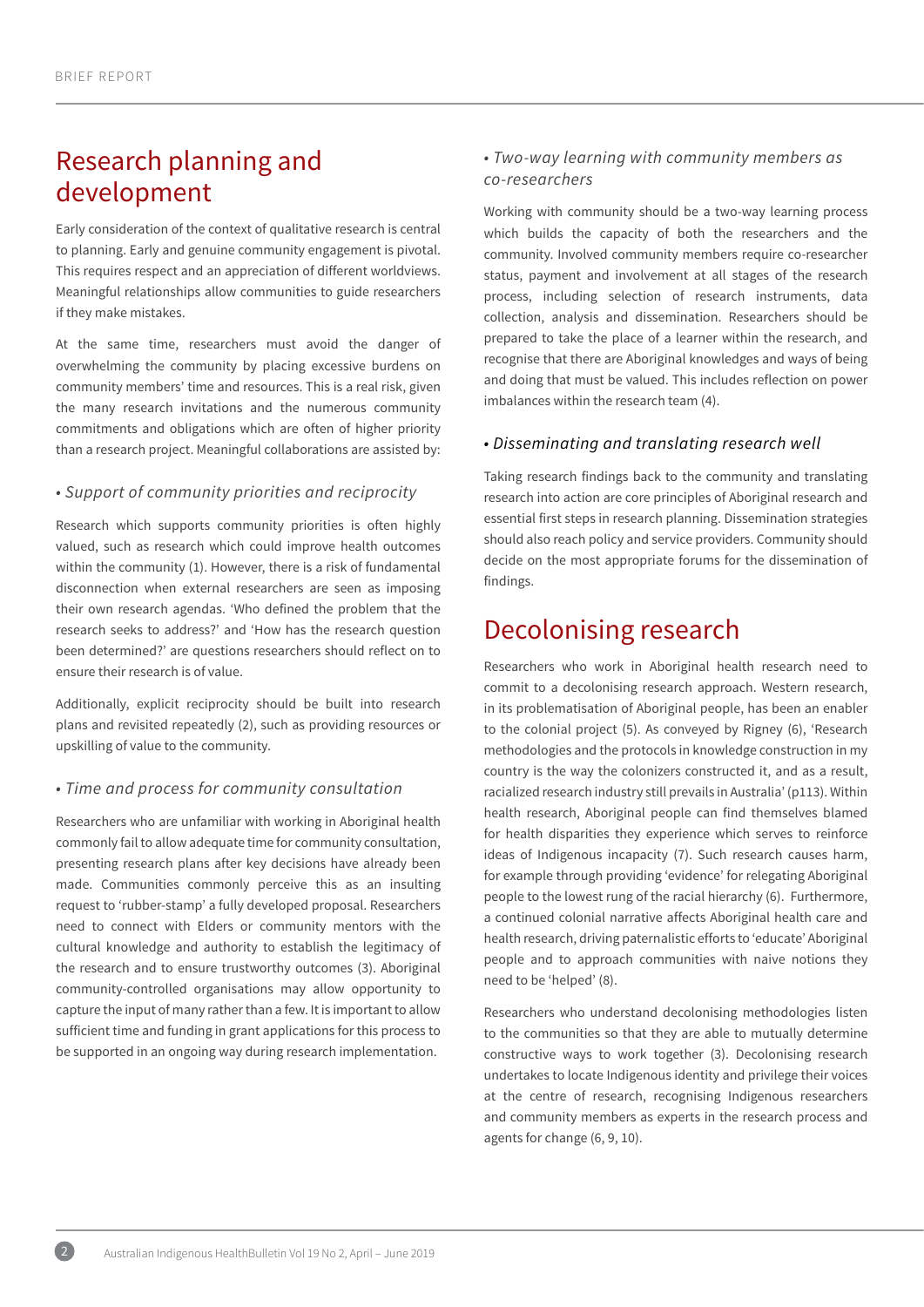<span id="page-3-0"></span>Research done within an Indigenous research framework is emancipatory and resistant to attempts to control, colonise and name Indigenous people as the deficit 'other' (6). There is a need to:

#### • Recognise the expertise of Aboriginal researchers

Leadership of research by Aboriginal researchers increases its political integrity and the likelihood that the research is culturally responsible (6). However, much health research is done in teams which include Aboriginal researchers. There is often a need for more critical consideration by non-Indigenous researchers of how they work with their Aboriginal co-researchers. Are they a single Aboriginal voice and seen as an assistant to white knowing or are they in a leadership role within the project? Aboriginal researchers should be involved in the research from the beginning and their input respected. Particularly when working within large teams, Aboriginal researchers can experience their expertise being marginalised and ignored, instead of being recognised as leaders. This risks damage to the research and also risks injury to Aboriginal research team members (5). Aboriginal communities expect Aboriginal researchers will ensure that those they bring into their communities will know how to behave respectfully. If they fail to do this, the community are harmed and the Aboriginal researcher carries the responsibility and guilt of this harm.

### • Practice decolonising research in analysis and dissemination

When analysing and writing up the findings, Aboriginal participants should not be described in paternalistic and disempowering ways that continue to replicate colonial stereotypes. A common example seen in qualitative research is reports on findings which depict non-Indigenous people in 'helping' roles while Aboriginal communities are portrayed as the 'deficit other' (11). A question posed is 'How might researchers 'talk good ways' about Aboriginal people?'. This requires qualitative researchers to commit to a deeper critical reflexivity and a preparedness to not silence or sideline Indigenous critique. A strengths-based approach and including community members in the interpretation and dissemination of research will be part of that process.

### • Confront the dominant Western knowledge system and influence policy

Aboriginal researchers have had to demand to be heard within the dominant Western knowledge systems that exist within our ethics, publication and grant funding systems. Decolonising researchers should seek change to the institutional and national research policies that undermine the legitimacy of Aboriginal ways of doing research (4, 6).

### Undertaking good qualitative health research

We offer some further tips to researchers who seek to undertake good qualitative research in Aboriginal communities:

#### • Research methodologies

Working within Indigenous-informed conceptual frameworks and transformative paradigms (5, 6, 12) may assist qualitative researchers to plan decolonising research which meets the needs of Aboriginal communities and is decolonising in its nature (4, 9, 13). Some research methodologies may be particularly suited, such as participatory action research (12, 14) and emergent research designs which are explicitly flexible and adaptable (15). Rigid, predefined research designs are less likely to provide the flexibility needed for researchers to listen to community members and adjust their methods accordingly.

#### • The researcher's position within the research

Critical self-reflection allows researchers to actively acknowledge and recognise the ways they affect the research, which is important for rigour in qualitative research (16). Careful consideration of a researcher's standpoint is particularly important for qualitative researchers in Aboriginal communities. Researchers must consider their own characteristics and goals, and communicating this with communities is part of trust-building. One way of looking at this is that the Aboriginal cultural expectation that newcomers introduce themselves properly also applies when researchers approach communities. Researchers can help communities understand who they are if they reflect on questions such as 'Who are you?', 'Where are you from?' and 'Why are you doing what you are doing?'.

The insider-outsider concept, namely that some researchers are insiders in the settings in which they work while others are outsiders, is important in qualitative research (17). It is possible to be an insider and outsider in different ways at the same time (17), and this can have particular relevance for the research team members who are Aboriginal. Aboriginal researchers from different areas will still need to learn and understand the local context through the eyes of the local community. Non-Aboriginal researchers do not always appreciate the position of Aboriginal research team members, and may place unreasonable expectations on them because of their Aboriginal status (18).

3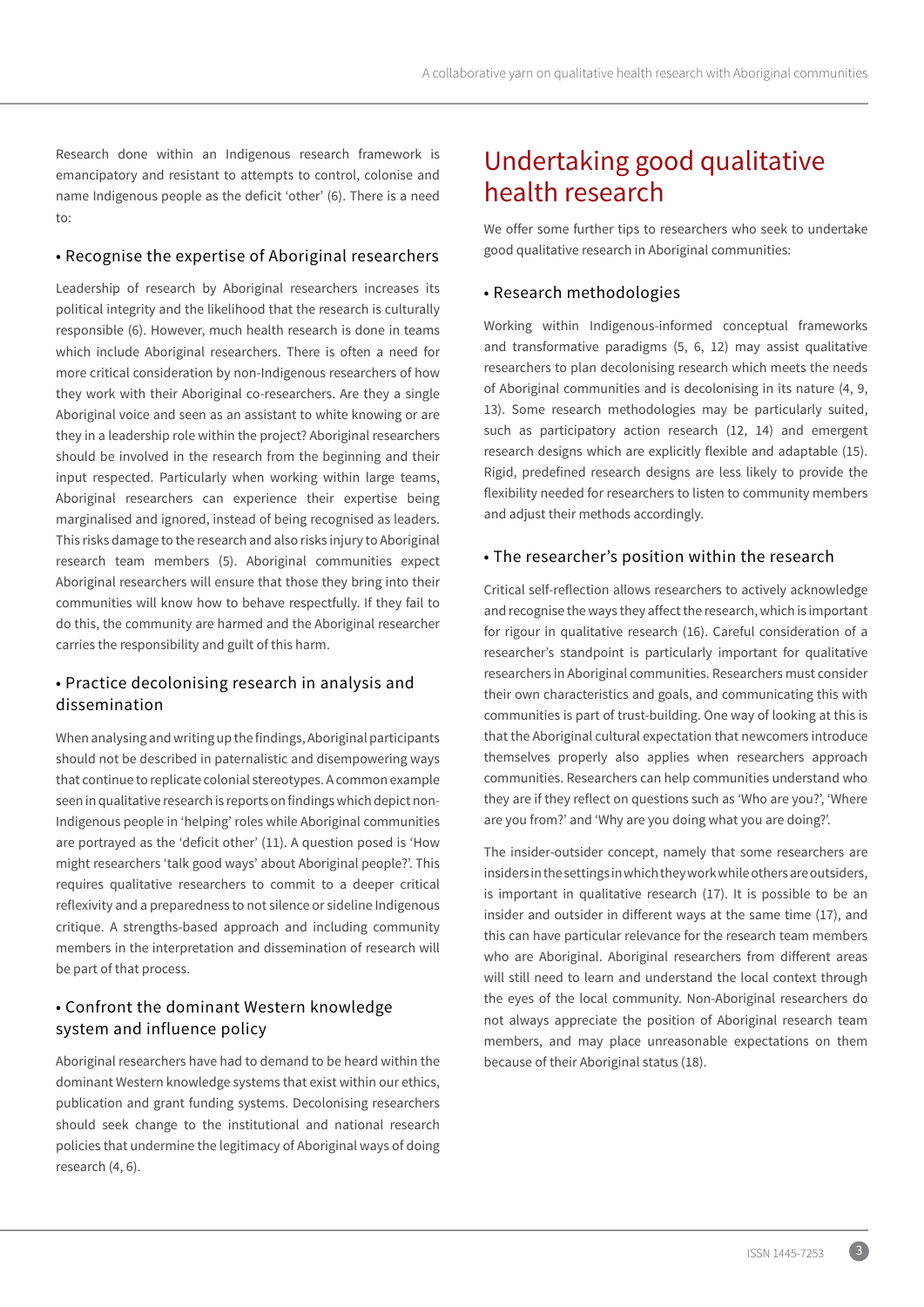#### <span id="page-4-0"></span>• Data collection through stories not questions

Ways of collecting data through interviews and focus groups may require adaptation. Telling stories is a way to communicate information for many Aboriginal people, and research conversations may be different to those undertaken within Western traditions (19). Effective interviewing in the Aboriginal context includes recognising the data in the stories that you are told and avoiding imposing a preferred structure on data by interrupting stories. Data collection through 'yarning' has been developed in response to the need to harness Aboriginal narratives effectively, and includes allowing adequate introductory conversation for participants to feel comfortable sharing their stories (19, 20).

#### • Recognise the ownership of the knowledge

Qualitative research often starts with Aboriginal people sharing their stories. Subsequently, through academically defined research processes, this knowledge becomes processed into research 'evidence'. Researchers may then claim this processed information as their own knowledge and present themselves as 'experts' (4). Qualitative researchers must constantly reflect on their research in a way that recognises the ownership of the knowledge and the responsibility of the researcher.

#### • Ensure quality supervision for Aboriginal research students

Non-Indigenous supervisors of Aboriginal students need to engage with Indigenous research methodologies themselves if they are to provide adequate supervision. There is a danger that a lack of skills on the part of supervisors inappropriately leaves their students to do this work themselves.

Additionally, non-Indigenous supervisors must be culturally competent and be aware of how complex it can be for Aboriginal students to position themselves within their research with Aboriginal communities (18). Supervisors must be aware that student researchers may experience challenges related to their own strong empathic responses to participant stories and research themes and to community expectations of their work (18). Safety protocols to support the social and emotional wellbeing of Aboriginal student researchers must be in place (18). Students benefit greatly from supervision and support from Aboriginal supervisors, mentors and co-researchers.

### Conclusion

The promise of qualitative health research is that Aboriginal voices are able to 'speak', however, the extent to which they are able to speak freely is still dependent upon the researcher, the assumptions underlying the research and the research framework. It is essential to engage with decolonising research approaches which support Aboriginal knowledges and ways of being and doing and which recognise the resilience and strengths inherent in the community rather than problematizing Aboriginal communities.

Establishing and sustaining meaningful relationships are key to undertaking successful research. Qualitative health research which meets the expectations and needs of Aboriginal individuals and communities requires a deep respect for Aboriginal authority within the community and a genuine understanding that researchers, both Aboriginal and non-Aboriginal and the community, are engaged in a two-way learning process where each can learn from each other.

# Acknowledgements

We would like to thank the organisers, attendees, scribes and presenters at the workshop, including Amanda Leach, Rhonda Marriott, Isabelle Adams, Glenn Pearson, Roz Walker and Victoria Stroud. Thanks to the National Health & Medical Research Council and Centres of Research Excellence for their support by sending participants to the workshop, and we acknowledge the leadership from the CRE-ICHEAR and KARDU.

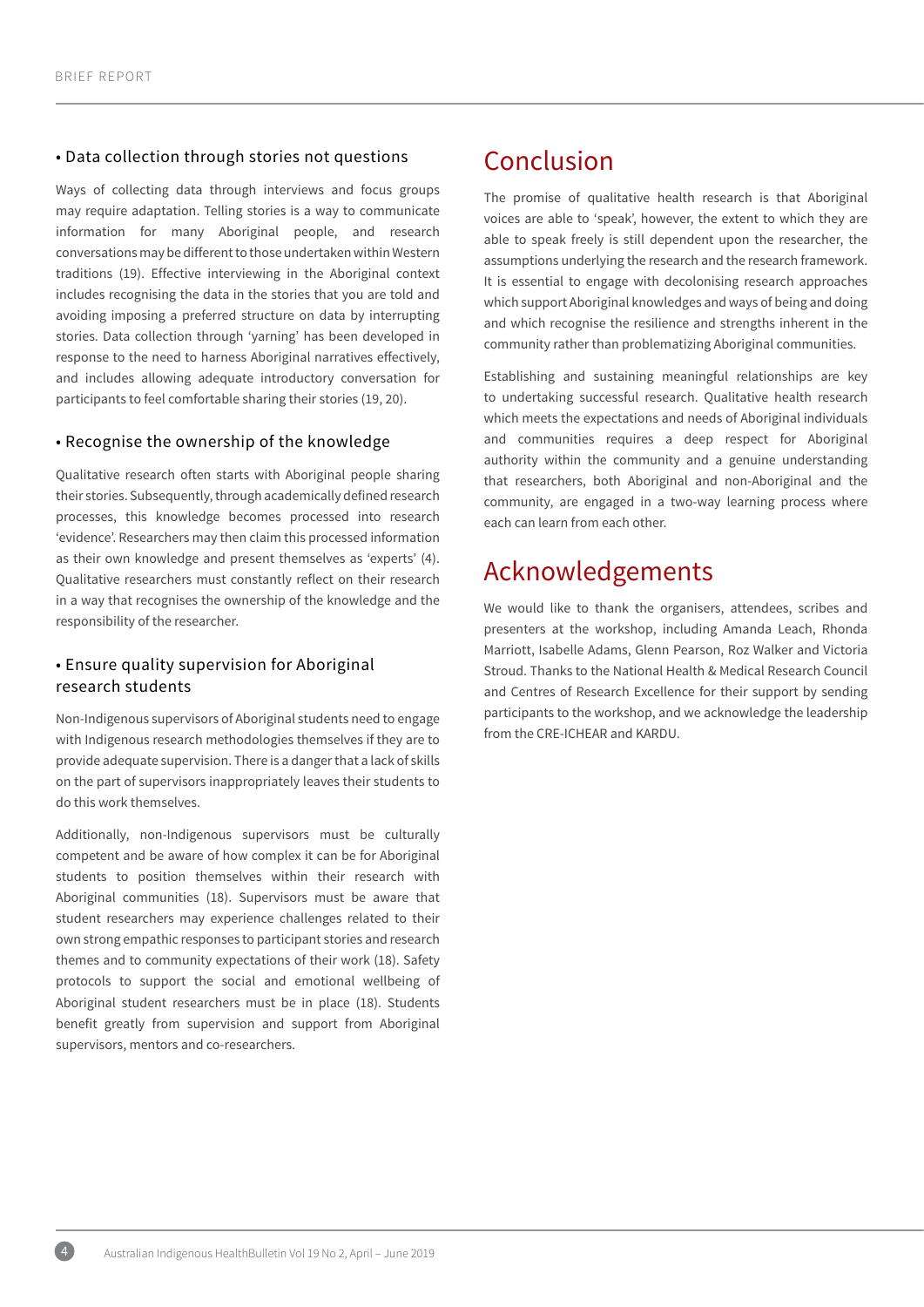### <span id="page-5-0"></span>References

- Bond C, Foley W, Askew D. "It puts a human face on the researched"--A qualitative evaluation of an Indigenous health research governance model. Australian & New Zealand Journal of Public Health. 2016;40 Suppl 1:S89-95.
- 2. Miller P, Rainow S. Commentary: don't forget the plumber: research in remote Aboriginal communities. Australian and New Zealand Journal of Public Health. 1997;21(1):96-7.
- 3. Wright M, Lin A, O'Connell M. Humility, inquisitiveness, and openness: key attributes for meaningful engagement with Nyoongar people. Advances in Mental Health. 2016;14(2):82-95.
- 4. Wright M. Research as intervention: Engaging silenced voices. Action Learning and Action Research Journal 2011;17 (2):25-46.
- 5. Sherwood J. Do No Harm: decolonising Aboriginal health research. Sydney: University of New South Wales; 2010.
- 6. Rigney L-I. Internationalization of an Indigenous Anticolonial Cultural Critique of Research Methodologies: A Guide to Indigenist Research Methodology and Its Principles. Wicazo Sa Review. 1999;14(2):109-21.
- 7. Sherwood J. Colonisation it's bad for your health: the context of Aboriginal health. Contemporary Nurse. 2013;46(1):28-40.
- 8. Bond CJ. A culture of ill health: public health or Aboriginality? Medical Journal of Australia. 2005;183(1):39-41.
- 9. Laycock A, Walker D, Harrison N, Brands J. Indigenous frameworks and methods for research. Researching Indigenous Health: A Practical Guide for Researchers. Melbourne: The Lowitja Institute; 2011. p. 43-64.
- 10. Smith LT. Decolonizing Methodologies: Research and Indigenous Peoples. New York, NY: St. Martin's Press; 1999.
- 11. Fogarty W, Bulloch H, McDonnell S, Davis M. Deficit discourse and Indigenous health: How narrative framings of Aboriginal and Torres Strait Islander people are reproduced in policy. Melbourne: The Lowitja Institute; 2018.
- 12. Henry J, Dunbar T, Arnott A, Scrimgeour M, Matthews S, Murakami-Gold L, et al. Indigenous research reform agenda: rethinking research methodologies. Darwin: Cooperative Research Centre for Aboriginal & Tropical Health, 2002.
- 13. Sherwood J, Kendall S. Reframing spaces by building relationships: Community collaborative participatory action research with Aboriginal mothers in prison. Contemporary Nurse: A Journal for the Australian Nursing Profession. 2013;46(1):83-94.
- 14. Stringer ET. Action research: A handbook for practitioners. Thousand Oaks, CA: Sage Publications, Inc; 1996. Action research: A handbook for practitioners. xxi, 169 p.
- 15. Morgan DL. Emergent design. In: Given LM, editor. The SAGE Encyclopedia of Qualitative Research Methods. Thousand Oaks: SAGE Publications, Inc; 2008.
- 16. Charmaz K. Constructing grounded theory. 2nd ed. London: Sage 2014.
- 17. Merriam SB, Johnson-Bailey J, Lee M-Y, Kee Y, Ntseane G, Muhamad M. Power and positionality: negotiating insider/outsider status within and across cultures. International Journal of Lifelong Education. 2001;20(5):405-16.
- 18. Eades A-M. Understanding how individual, family and societal influences impact on Indigenous women's health and wellbeing. Sydney: University of Sydney; 2017.
- 19. Bessarab D, Ng'andu B. Yarning About Yarning as a Legitimate Method in Indigenous Research. International Journal of Critical Indigenous Studies. 2010;3(1):37-50.
- 20. Wain T, Sim M, Bessarab D, Mak D, Hayward C, Rudd C. Engaging Australian Aboriginal narratives to challenge attitudes and create empathy in health care: a methodological perspective. BMC Medical Education. 2016;16:156.

5